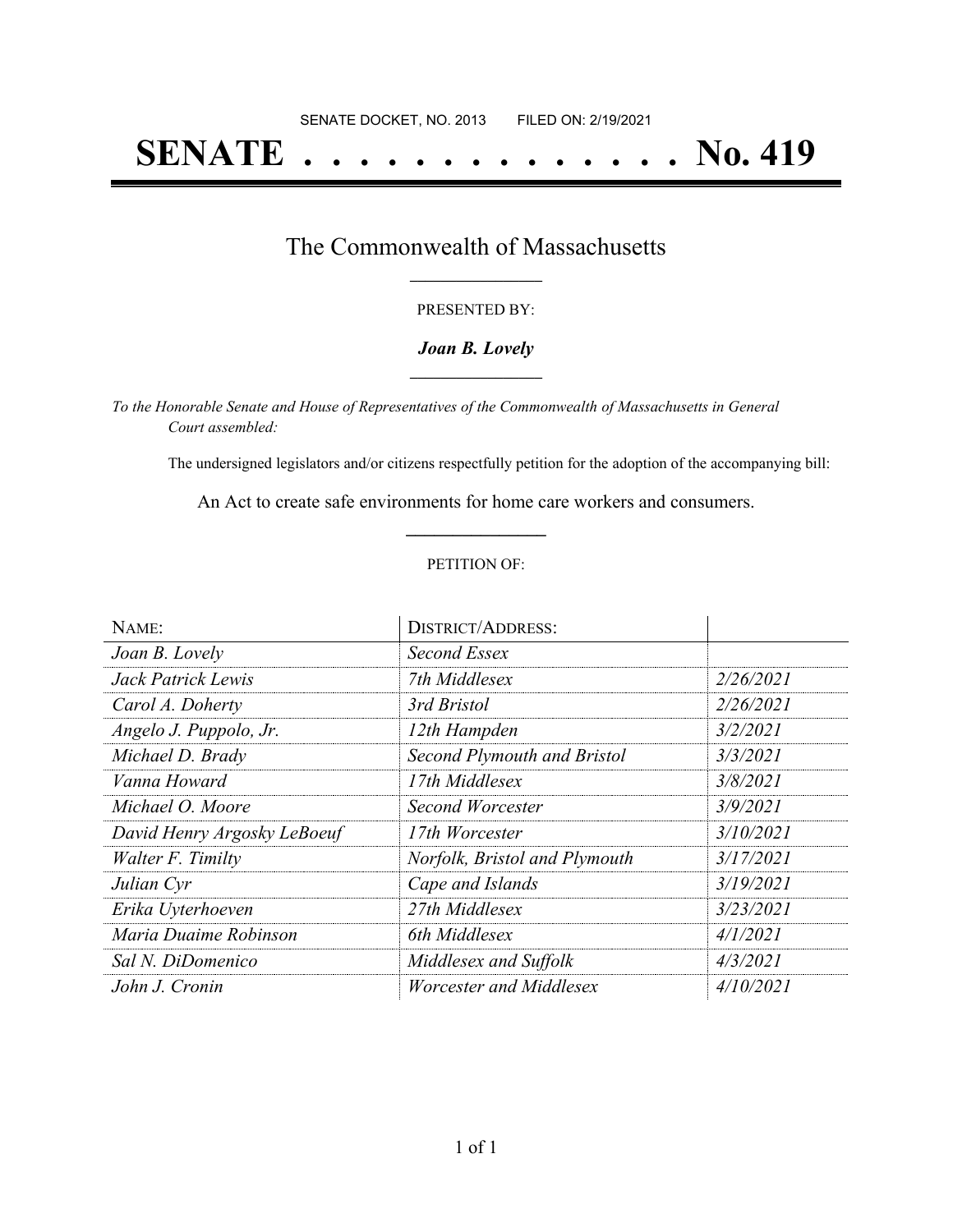# SENATE DOCKET, NO. 2013 FILED ON: 2/19/2021 **SENATE . . . . . . . . . . . . . . No. 419**

By Ms. Lovely, a petition (accompanied by bill, Senate, No. 419) of Joan B. Lovely, Jack Patrick Lewis, Carol A. Doherty, Angelo J. Puppolo, Jr. and other members of the General Court for legislation to create safe environments for home care workers and consumers. Elder Affairs.

## The Commonwealth of Massachusetts

**In the One Hundred and Ninety-Second General Court (2021-2022) \_\_\_\_\_\_\_\_\_\_\_\_\_\_\_**

**\_\_\_\_\_\_\_\_\_\_\_\_\_\_\_**

An Act to create safe environments for home care workers and consumers.

Be it enacted by the Senate and House of Representatives in General Court assembled, and by the authority *of the same, as follows:*

| SECTION 1. (a) The following terms, as used in this section, shall, unless the context |  |  |  |  |
|----------------------------------------------------------------------------------------|--|--|--|--|
|                                                                                        |  |  |  |  |

2 requires otherwise, have the following meanings:-

3 "Consumer", means a consumer or client receiving home care services from a home care

4 worker employed by a home care agency or from a personal care attendant.

 "Home care agency", an entity or organization, however organized and whether conducted for profit or not for profit, that is owned, operated, maintained or advertised for the purpose of providing home care services in residential settings for compensation, provided, however, that home care agency shall not include an entity operated by either the federal government or the commonwealth providing home care services; an entity that limits its business exclusively to the provision of house cleaning services; an aging service access points or ASAP entity as defined in section 4B of chapter 19A; a hospice program licensed under section 57D of chapter 111; or an adult foster care program regulated under 130 CMR 408.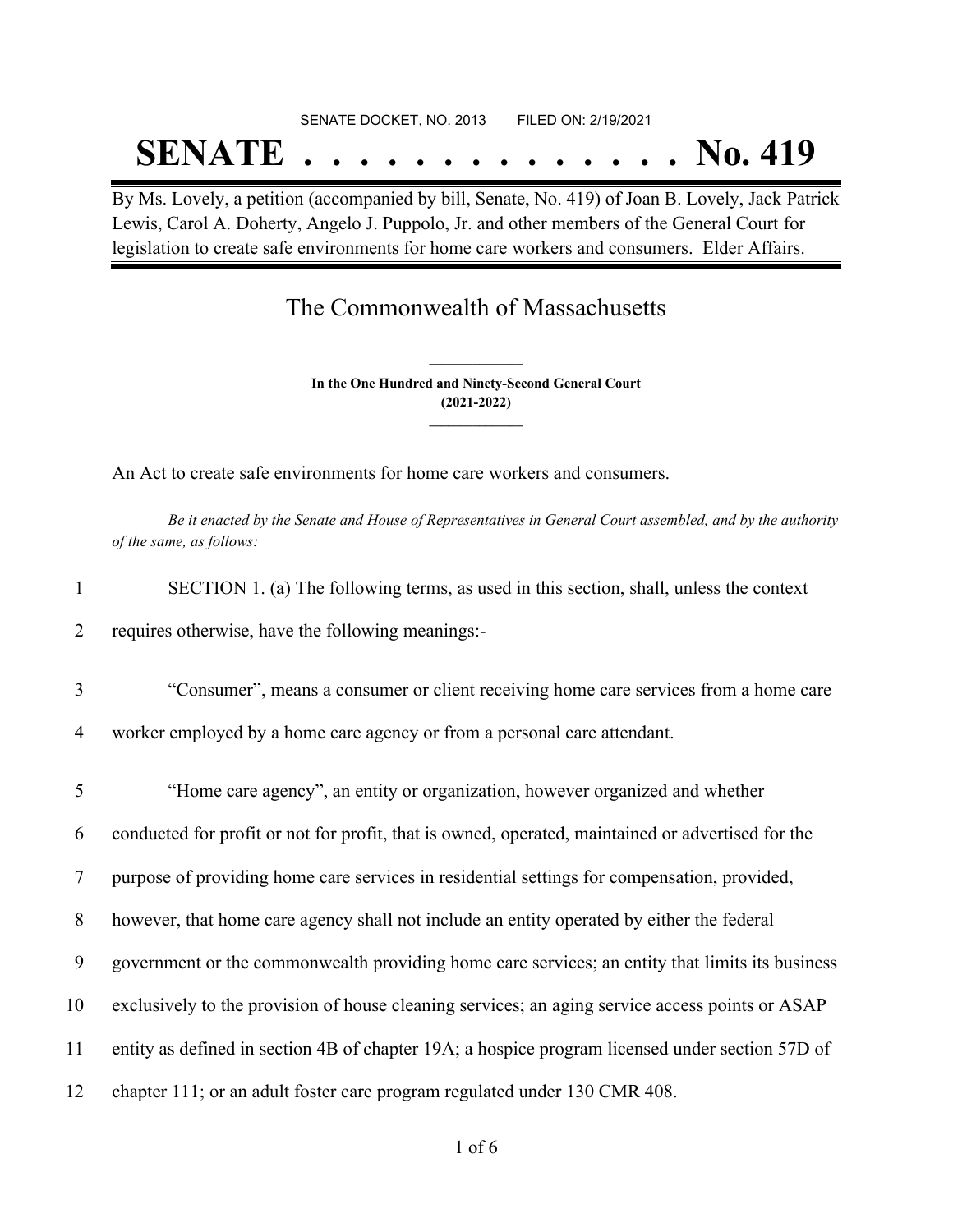| 13       | "Home care services", supportive services provided to an individual in his or her                                                                    |
|----------|------------------------------------------------------------------------------------------------------------------------------------------------------|
| 14       | residence to enable that individual to remain in his or her residence safely and comfortably,                                                        |
| 15       | including, but not limited to, assistance with activities of daily living, homemaker services,                                                       |
| 16       | housekeeping, personal laundry, personal care and companionship, provided, however, that                                                             |
| 17       | home care services shall not include hospice services provided by an entity subject to licensure                                                     |
| 18       | under section 57D of chapter 111, the home health services provided by an entity subject to                                                          |
| 19       | licensure under section 51K of chapter 111, services provided by a personal care attendant in the                                                    |
| 20       | commonwealth's personal care attendant program as defined in 130 CMR 422.000, or services                                                            |
| 21       | provided under the MassHealth adult foster care program as defined in 101 CMR 351.00.                                                                |
| 22<br>23 | "Home care worker", means an individual employed by a home care agency who<br>provides home care services to a consumer in the consumer's residence. |
|          |                                                                                                                                                      |
| 24       | "Personal Care Attendant", means an individual who provides consumer-directed                                                                        |
| 25       | personal care services to a consumer in the consumer's residence, including, but not limited to, a                                                   |
| 26       | person providing such services as defined under section 70 of chapter 118E.                                                                          |
| 27       | (b) The Executive Office of Health and Human Services, in consultation with the Home                                                                 |
| 28       | Care Worker and Consumer Abuse Stakeholder Advisory Committee, MassHealth, the                                                                       |
| 29       | Department of Elder Affairs, the Department of Public Health, and the Personal Care Attendant                                                        |
| 30       | Workforce Council, shall adopt minimum standards and procedures for addressing abusive                                                               |
| 31       | treatment and bullying of Massachusetts home care workers, personal care attendants and                                                              |
| 32       | consumers. Such standards and procedures shall address physical, verbal and mental abuse either                                                      |
|          |                                                                                                                                                      |
| 33       | of or from individual clients or consumers as well as any abusive treatment or bullying from                                                         |

of 6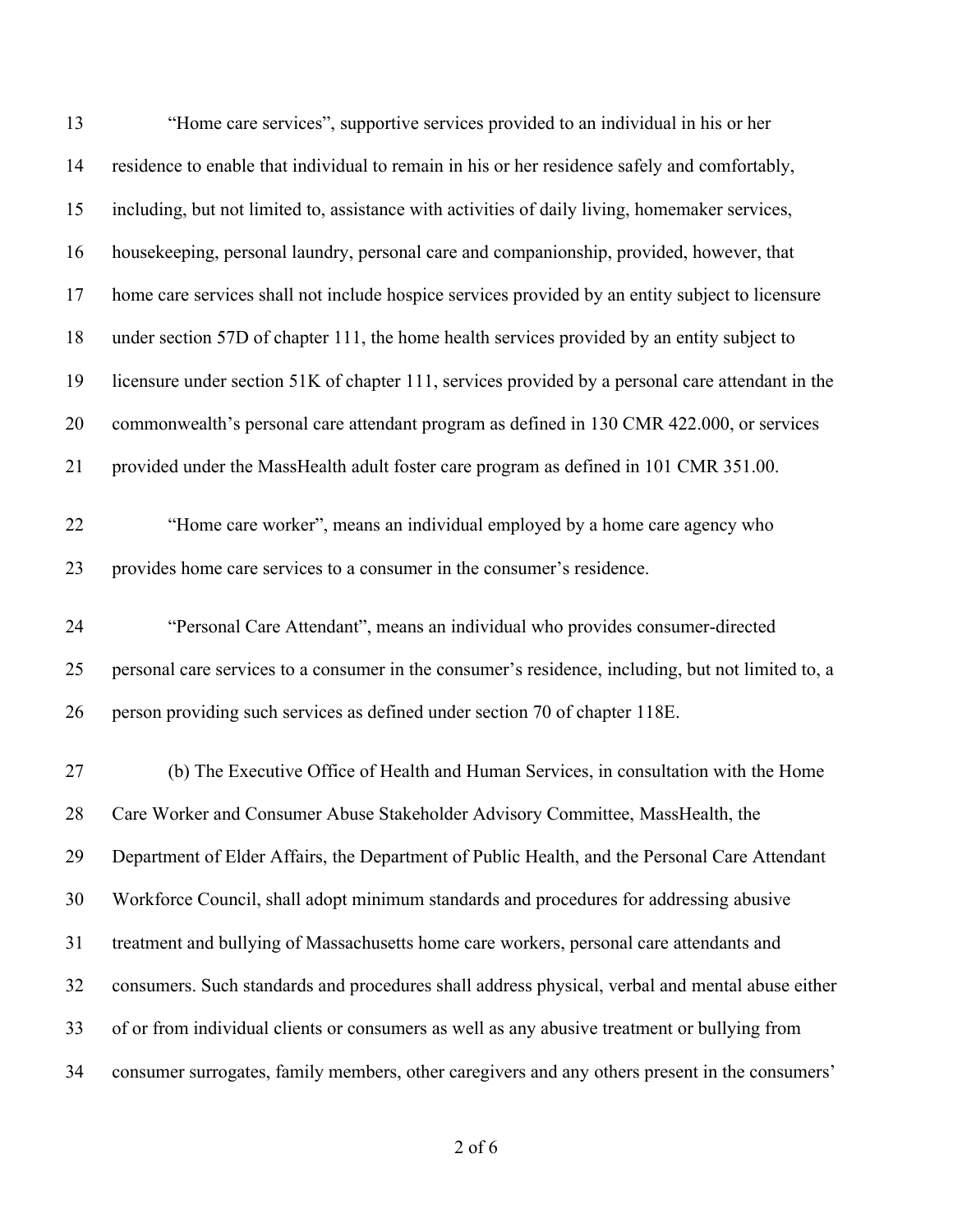household when the home care worker is providing care services. Such standards and procedures shall promote appropriate worker and consumer training and supports, and a safe and healthy work environment for home care workers, while recognizing the privacy rights of home care clients and consumers, the role of PCA consumer employers and that home care consumers/clients may have a disruptive behavioral disorder underlying abuse behavior.

 (c) There shall be a Home Care Worker and Consumer Abuse Stakeholder Advisory Committee that shall meet, study, and make recommendations to the Executive Office of Health and Human Services relative to standards and procedures for addressing abusive treatment and bullying of home care workers, personal care attendants and consumers.

 The advisory committee shall consist of the following 15 members: the secretary of health and human services or a designee who shall serve as chair; the assistant secretary for MassHealth or a designee; the secretary of elder affairs or a designee; the commissioner of public health or a designee; the chairs of the joint committee on elder affairs or their designees; and 9 persons to be appointed by the governor, 1 of whom shall be a Personal Care Attendant, 1 of whom shall be a home care agency direct care worker, 1 of whom shall be a consumer of PCA services who shall be a member of the PCA Workforce Council, 1 of whom shall be a consumer of home care agency services, 1 of whom shall be a representative of the Massachusetts Statewide Independent Living Council, 1 of whom shall be a representative of the Disability Law Center, 1 of whom shall be a representative of the Massachusetts Home Care, 1 of whom shall be a representative of the Massachusetts Home Care Aide Council and 1 of whom shall be a representative of the Massachusetts division of 1199SEIU-UHE. The members of the advisory committee shall serve without compensation.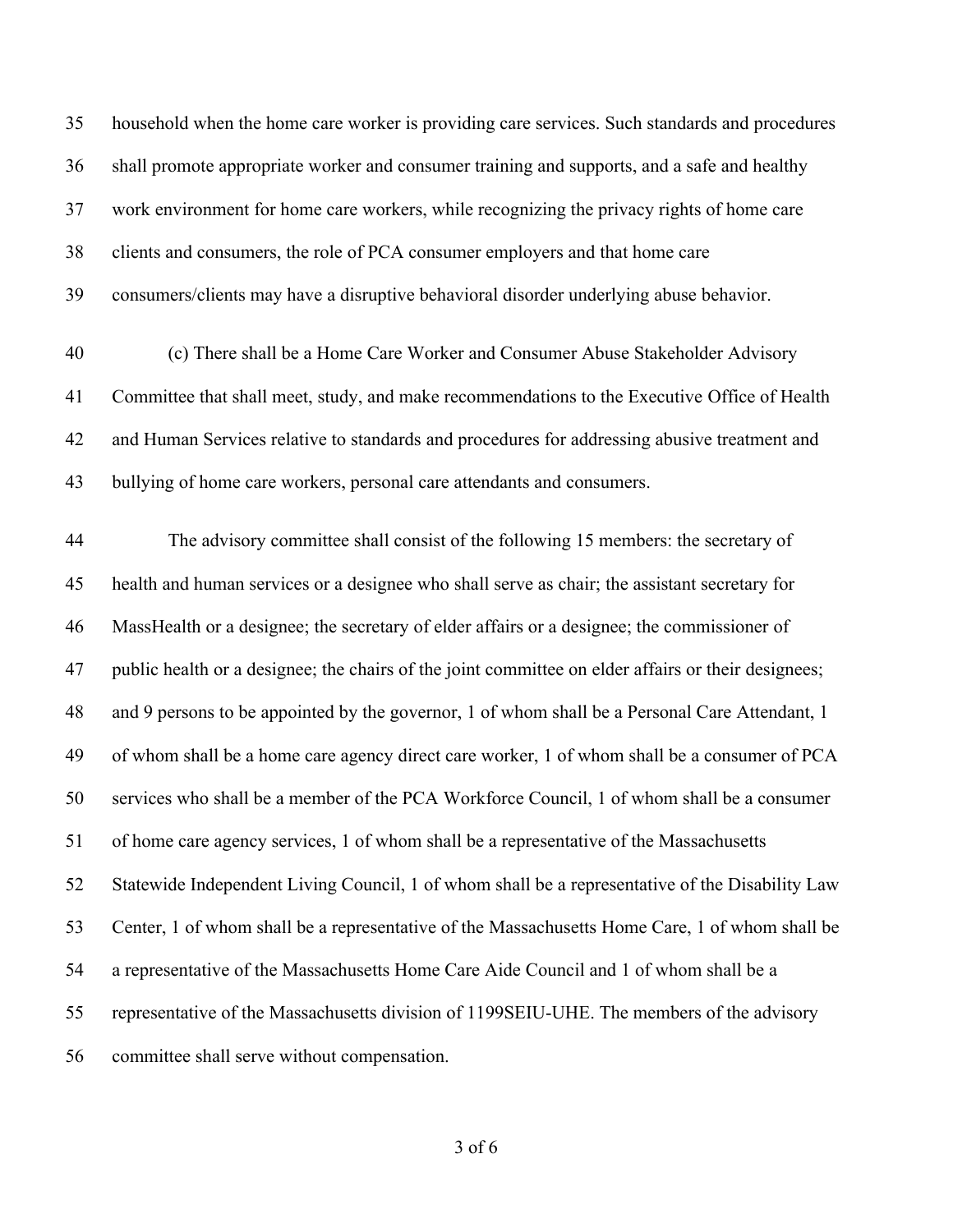The advisory committee shall meet at least monthly in the first six months after passage of this Act to develop initial findings and recommendations. The advisory committee shall submit a report containing initial findings and recommendations, including drafts of proposed legislation or regulatory changes to carry out its recommendations, by filing the same with the clerks of the senate and house of representatives, the joint committee on elder affairs and the joint committee on public health not later than six months following the passage of this Act. The advisory committee shall continue to meet quarterly thereafter and until the advisory committee votes to dissolve itself.

 (d) The Home Care Worker and Consumer Abuse Stakeholder Advisory Committee shall study and make findings and recommendations relative to the development and implementation of minimum standards and procedures for addressing abusive treatment and bullying of Massachusetts home care workers, personal care attendants and consumers. The advisory committee's study, findings and recommendations shall include, but not be limited to, each of the following matters:

 1) Reporting and debriefing: Best practices for standards and procedures for home care workers and their consumers/clients experiencing abusive treatment, bullying or neglect to report such abuse to their employers and/or appropriate state entities, including the Personal Care Attendant Workforce Council and/or MassHealth for PCAs, without retaliation and while retaining the right to report any criminal activity to law enforcement. Such standards shall include, but not be limited to, best practices for a debriefing process for affected workers and consumers following violent acts.

of 6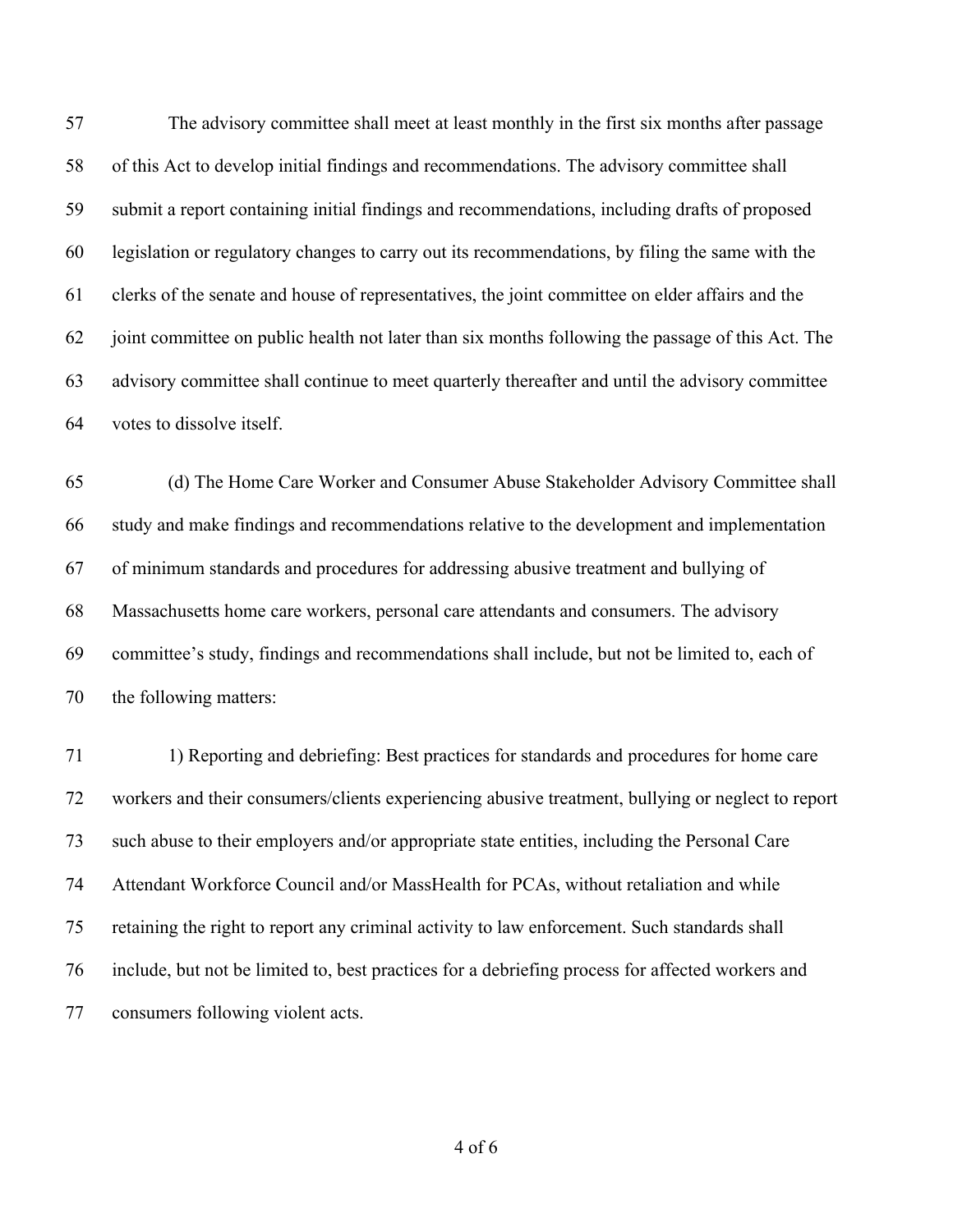2) Tracking and record retention: Best practices for standards and procedures for the Executive Office of Health and Human Services to track and monitor reports of both worker abuse and reports of consumer abuse or neglect.

 3) Informing workers: Best practices for standards and procedures that would require employers of home care workers or other appropriate state entities, including the Personal Care Attendant Workforce Council and/or MassHealth for PCAs, to regularly inform home care workers of patterns of consumer/client worker abuse or bullying that indicates a potentially unsafe working environment. Such standards and procedures shall respect home care client/consumer privacy while prioritizing worker safety and while ensuring continuity of care.

 4) Training and employer policies: Best practices for standards and procedures for the Executive Office of Health and Human Services, in consultation with home care employers and other stakeholders, to develop and implement home care worker and consumer orientations and other trainings on worker abuse and bullying, escalation cycles and effective deescalation techniques, culturally competent and peer-to-peer trainings and strategies to prevent physical harm with hands-on practice or role play. Best practices for home care employers to implement additional internal plans and procedures to reduce workplace violence and abuse, offer resources to employees for coping with the effects of violence and develop labor-management workplace safety committees.

 SECTION 2. Section 1 of chapter 151B of the General Laws is hereby amended in line 21 by inserting after the word "thereof" the following words:-

of 6